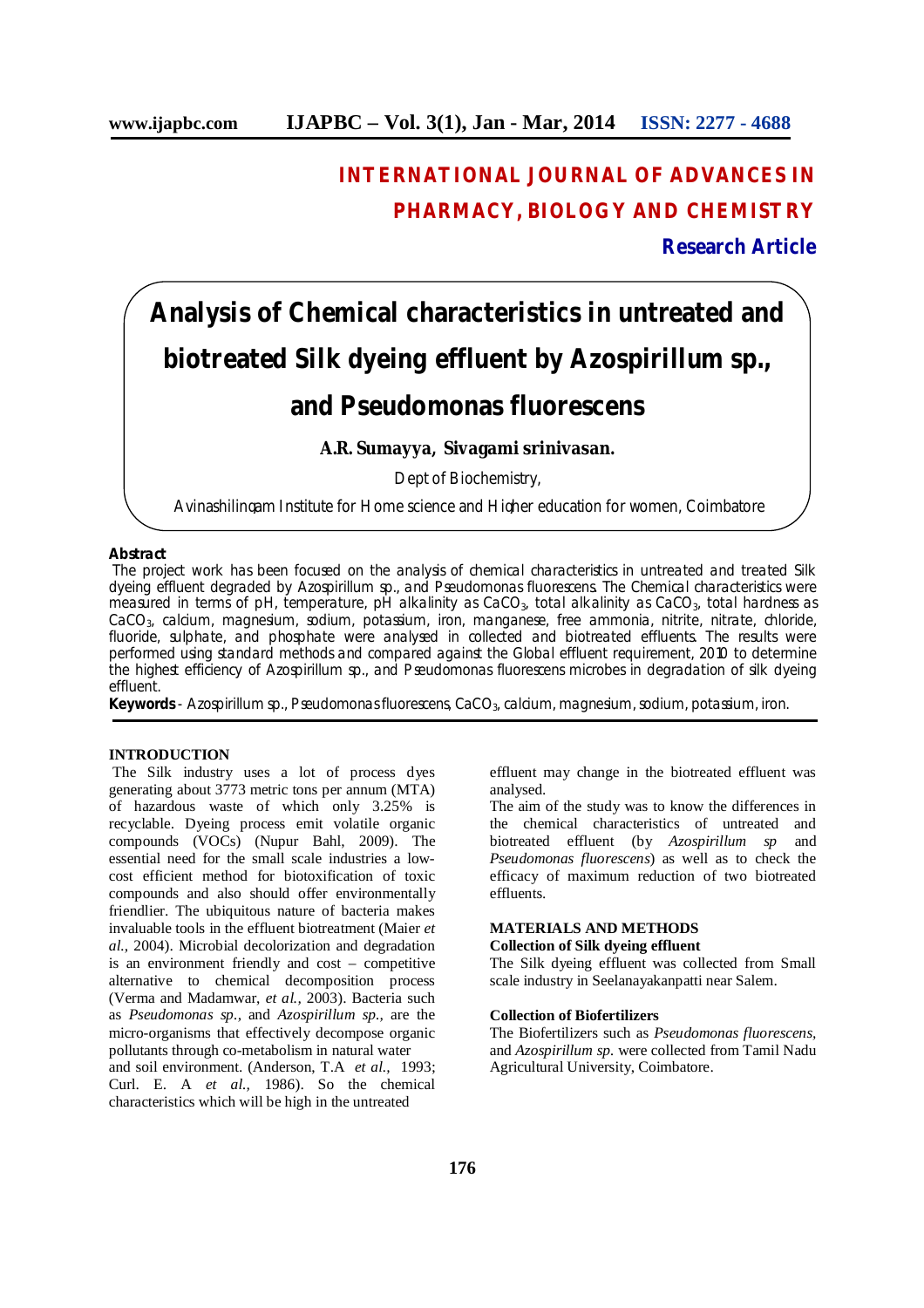#### **Inoculation of biofertilizers** *Pseudomonas fluorescens* **and** *Azospirillum sp.* **in silk dyeing effluent**

The collected silk dyeing effluent was inoculated with a loop of culture from different cultivated medium of biofertilizers *Pseudomonas fluorescens* (in King's B medium)and *Azospirillum sp.*(in Azospirillum medium) in separate flasks incubated at  $28 \degree$ C in shaking incubator at 150rpm for 10 days and then subjected to chemical analysis.

**Chemical characterization**

# **1. Identification of pH**

The analysis pH in Silk dyeing effluent was by Potentiometric method .

**2. Identification of Temperature**

The Temperature analysis in Silk dyeing effluent was by Mercury Thermometer was determined.

# **3. Estimation of pH Alkalinit**

The pH Alkalinity was determined by the protocol of Natarajan *et al*., 1988.

# **4. Estimation of Total Alkalinity**

The Total Alkalinity was determined by the protocol given in APHA, 1995.

#### **5. Estimation of Total Hardness**

The Total Hardness was determined by the procedure given in APHA, 2005.

#### **6. Estimation of Calcium**

The Estimation of Calcium was determined by the protocol given in APHA, 2005.

#### **7. Estimation of Magnesium**

The Estimation of Magnesium was determined by the protocol given in APHA, 2005.

#### **8. Estimation of Sodium and Potassium** The Estimation of Sodium and Potassium was

determined by the protocol given in Natarajan *et al.,* 1988.

# **9. Estimation of Iron**

The Estimation of Iron was determined by the protocol given in Shanmugam *et al.,* 1994.

# **10. Estimation of Manganese**

The Estimation of Manganese was determined by the protocol given in by Persulphate Spectrophotometric Method.

#### **11. Estimation of Free ammonia**

 The Estimation of Free ammonia was determined by the protocol given in APHA, 1995

#### **12. Estimation of nitrite**

The Estimation of nitrite was determined by the protocol given in APHA, 2005

#### **13. Estimation of nitrate**

The Estimation of nitrate was determined by the protocol given in APHA, 2005

#### **14. Estimation of Chloride**

The Estimation of Chloridewas determined by the protocol given in Vogel, 1978.

#### **15. Estimation of Fluoride**

The Estimation of fluoride was determined by the protocol given in APHA, 2005.

#### **16. Estimation of Sulphate**

The Estimation of sulphate was determined by the protocol given in APHA, 2005.

#### **17. Estimation of Phosphate**

The Estimation of phosphate was determined by the protocol given in APHA, 1995.

#### **RESULTS AND DISCUSSION**

The table 1 and figure 1, 2 indicate the chemical characteristics of untreated and biotreated effluents. The pH range was maintained between 6-9.The biotreated effluent by *Azospirillum sp.* and *Pseudomonas fluorescens* were basic in nature. Though the GER limits (2010) is  $37^{\circ}$ C the collected effluent from the spot area 45°C was reduced to room temperature  $27^{\circ}$ C. Last few decades many microorganisms have been found to be capable of degrading dyes, these include bacteria in treating waste water (Palanivelan Ramachandran *et al.,*2013).The biotreatment with *Azospirillum sp.* as well as *Pseudomonas fluorescens* did not change pH alkalinity as  $CaCO<sub>3</sub>$  (20mg/l). The total hardness as  $CaCO<sub>3</sub>$  (which is calculated by the sum of Ca and Mg ion concentration levels) was reduced by both *Azospirillum sp.* and *Pseudomonas fluorescens*. Among the two organisms used *Pseudomonas fluorescens* alone had shown the total hardness within the WHO standards limits (2010).The levels of calcium, magnesium, iron, free ammonia, chloride, fluoride, sulphate and phosphate of silk dyeing effluent were within the prescribed limits before biotreatment and were reduced maximally after biotreatment by *Pseudomonas fluorescens* and *Azospirillum sp.* The manganese level was not detected in both untreated and biotreated samples. The sodium and nitrate of the effluent were above the set limits which were highly reduced by biotreatment II. Similar reduction was also detected for nitrite. In case of potassium the value has increased in biotreatment II effluent .The results revealed that the *Pseudomonas fluorescens* had efficiently reduced the physiochemical characteristics of the silk dyeing effluent when compared to the *Azospirillum sp.*

#### **1.1 Comparison of untreated and treated chemical characterization of silk dyeing effluent with standard set limits.**

The Chemical parameters of silk dyeing effluent of untreated and biotreatment I, II with *Azospirillum sp., Pseudomonas fluorescens* resp., were pictorially represented in the table I, figure 1and 2.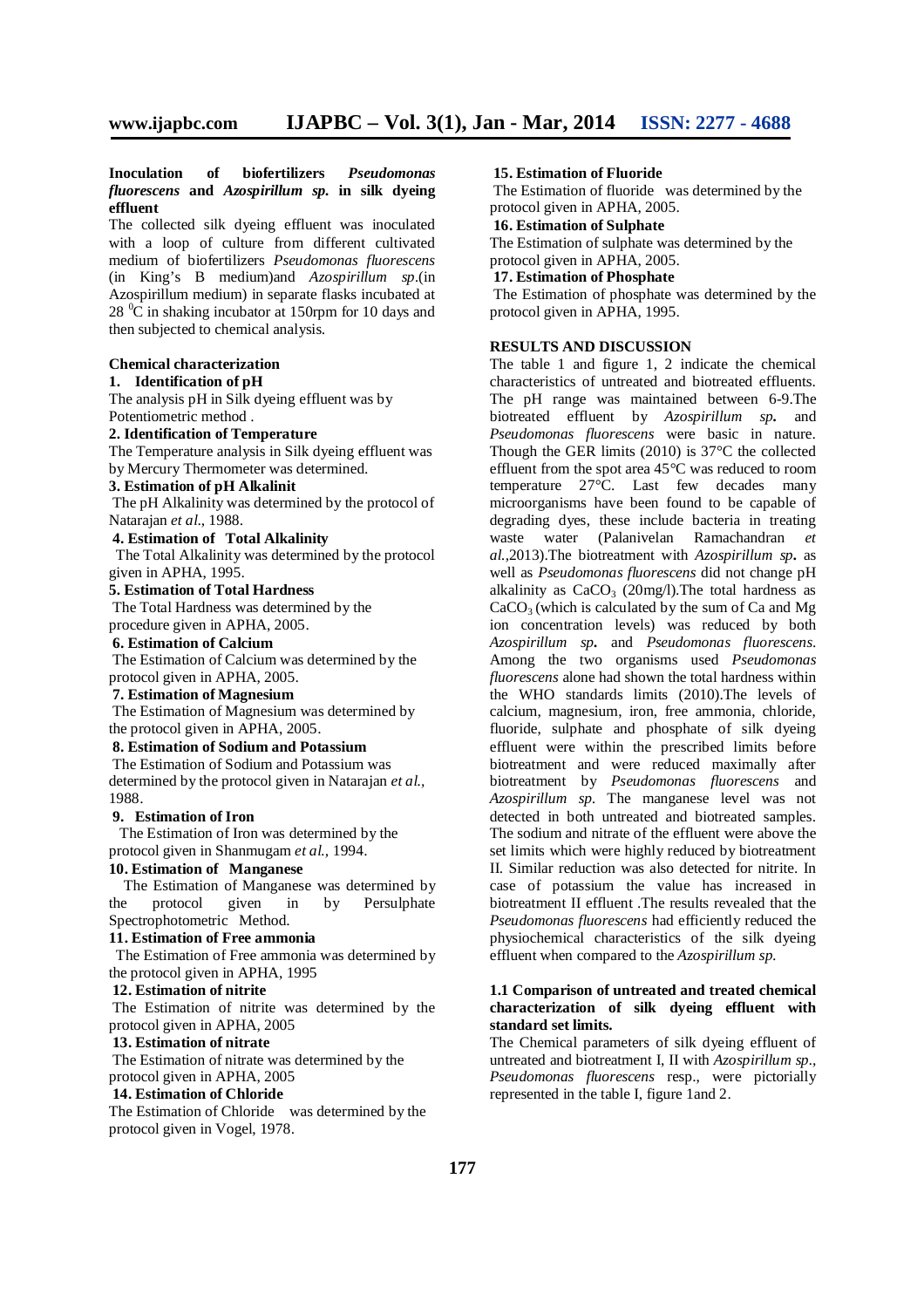### **SUMMARY AND CONCLUSION**

On analysis of the chemical parameters such as total alkalinity, total hardness, sodium and nitrate were above the set limits in untreated effluent .The silk dyeing effluent II treated by *Pseudomonas fluorescens* reduced it in maximum level than compared to the biotreatment by *Azospirillum sp.* All

other parameters were below the standard limits. Thus this shows the silk dyeing effluent degradation in case of chemical parameters were high by *Pseudomonas fluorescens* and recommended to small scale silk dyeing industries to utilize this biofertilizers*.*

| S              | <b>Parameters</b>            | <b>GER Limits</b>                | <b>Initial Results of</b> | Chemical Laammaton of Freated Omy Dyemg Limacht<br><b>Effluent biotreated with</b> | <b>Effluent biotreated with</b> |
|----------------|------------------------------|----------------------------------|---------------------------|------------------------------------------------------------------------------------|---------------------------------|
| N <sub>0</sub> |                              | (Global Effluent                 | collected effluent        | Azospirillum sp. (Biotreated                                                       | Pseudomonas fluorescens         |
|                |                              | Requirement, 2010)               |                           | $eff$ luent I)                                                                     | (Biotreated effluent II)        |
| 1.             | pН                           | $6-9$                            | 9                         | 7.9                                                                                | 7.9                             |
|                |                              |                                  |                           |                                                                                    |                                 |
| 2.             | Temperature °C               | 37°C                             | $45\textdegree C$         | 28°C                                                                               | 27°C                            |
| 3.             | pH Alkalinity as             | $\overline{a}$                   | 20                        | 20                                                                                 | 20                              |
|                | CaCO <sub>3</sub>            |                                  |                           |                                                                                    |                                 |
| 4.             | <b>Total Alkalinity as</b>   | 500mg/l(WHO, 1990)               | 280                       | 240                                                                                | 229                             |
|                | CaCO <sub>3</sub>            |                                  |                           |                                                                                    |                                 |
|                |                              |                                  |                           |                                                                                    |                                 |
| 5              | <b>Total Hardness as</b>     | $<$ 345 mg/l (WHO,1990)          | 520                       | 380                                                                                | 327                             |
|                | CaCO <sub>3</sub>            |                                  |                           |                                                                                    |                                 |
| 5.             | Calcium as Ca                | $<$ 380 mg/l (WHO,1990)          | 139                       | 101                                                                                | 89.5                            |
| 6.             | Magnesium as Mg              | <190 mg/l (WHO,1990)             | 50                        | 41                                                                                 | 30                              |
| 7.             | Sodium as Na                 | <90 (Water act, 1984)            | 108                       | 83                                                                                 | 32                              |
| 8.             | Potassium as K               |                                  | 12                        | 11                                                                                 | 3                               |
| 9.             | Iron as Fe                   | $\langle 3 \text{ mg}/1 \rangle$ | 0.48                      | 0.41                                                                               | 0.36                            |
| 10.            | Manganese as Mn              | $\langle 2 \text{ mg}/1 \rangle$ | ND                        | ND                                                                                 | ND                              |
| 11.            | Free ammonia as              | $\leq$ mg/l                      | 0.12                      | 0.11                                                                               | 0.11                            |
|                | NH <sub>3</sub>              |                                  |                           |                                                                                    |                                 |
| 12.            | Nitrite as $NO2$             | $\overline{a}$                   | 0.04                      | 0.04                                                                               | 0.03                            |
| 13.            | Nitrate as NO <sub>3</sub>   | $<$ 10 mg/l                      | 26                        | 22                                                                                 | 8                               |
| 14.            | <b>Chloride as Cl</b>        | $<$ 1000 mg/l                    | 200                       | 198                                                                                | 170                             |
|                |                              | (EPA, 2010)                      |                           |                                                                                    |                                 |
| 15             | <b>Fluoride as Fl</b>        | $\langle 2 \text{ mg}/1 \rangle$ | 1.4                       | 1.3                                                                                | 0.8                             |
| 16.            | Sulphate as SO <sub>4</sub>  | $<$ 1000 mg/l                    | 60                        | 60                                                                                 | 60                              |
|                |                              | (EPA, 2010)                      |                           |                                                                                    |                                 |
| 17.            | Phosphate as PO <sub>4</sub> | $<$ 5 mg/l                       | 0.09                      | 0.10                                                                               | 0.15                            |

**Table 1 1. Chemical Examination of Treated Silk Dyeing Effluent**



**Chemical Characterisation of Untreated and Biotreated silk dyeing Effluent.**